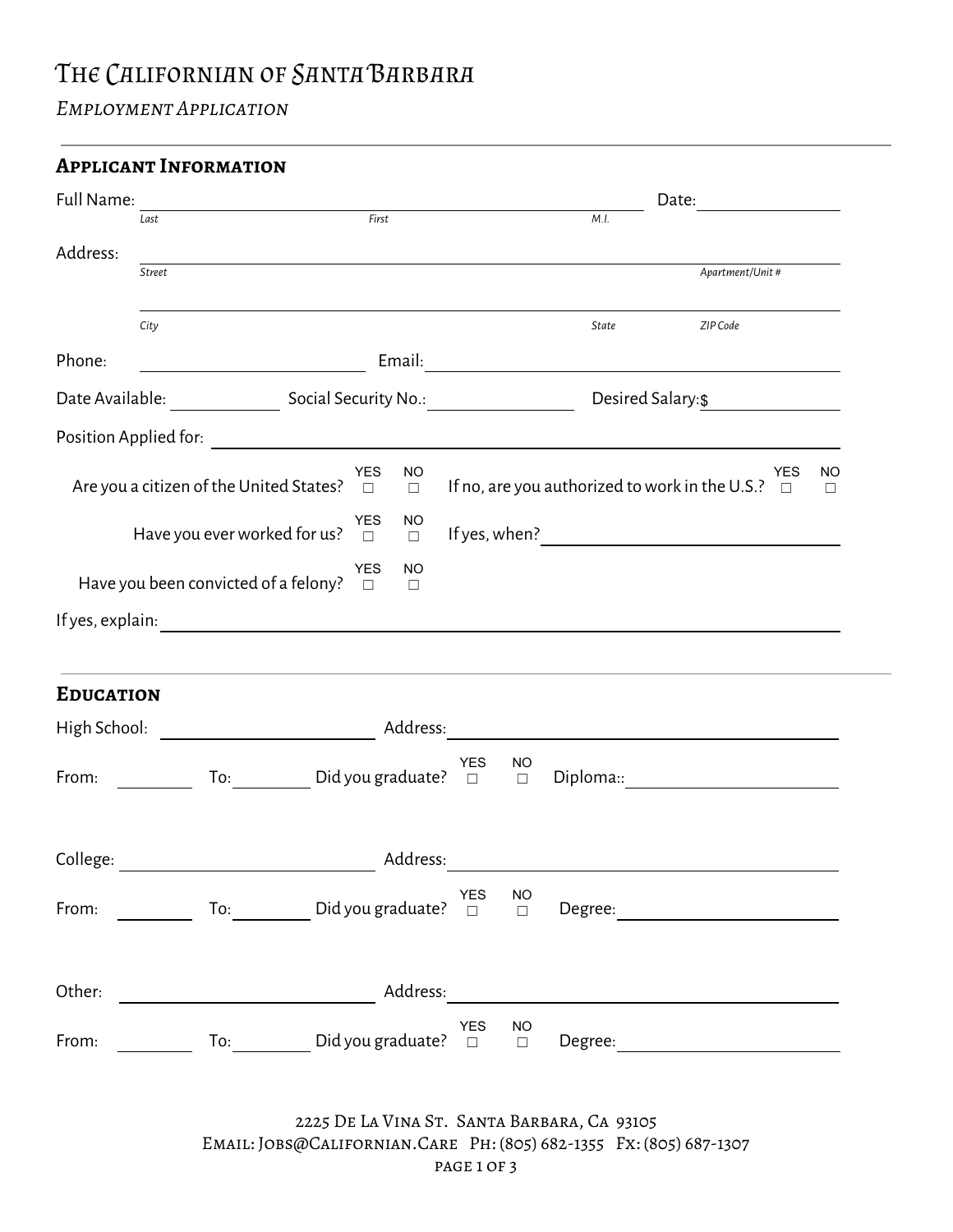## **References**

*Please list three professional references.*

|                                                          |                                                                                                                        | Relationship: ________________                                                                                                                                                                                                 |  |
|----------------------------------------------------------|------------------------------------------------------------------------------------------------------------------------|--------------------------------------------------------------------------------------------------------------------------------------------------------------------------------------------------------------------------------|--|
|                                                          |                                                                                                                        | Phone:<br><u> 1989 - Johann Barbara, martin a</u>                                                                                                                                                                              |  |
| Address:                                                 |                                                                                                                        |                                                                                                                                                                                                                                |  |
|                                                          |                                                                                                                        |                                                                                                                                                                                                                                |  |
|                                                          |                                                                                                                        | Relationship: ___________________                                                                                                                                                                                              |  |
|                                                          |                                                                                                                        | Phone:                                                                                                                                                                                                                         |  |
| Address:                                                 |                                                                                                                        |                                                                                                                                                                                                                                |  |
|                                                          |                                                                                                                        |                                                                                                                                                                                                                                |  |
|                                                          |                                                                                                                        |                                                                                                                                                                                                                                |  |
|                                                          |                                                                                                                        | Phone:<br><u> 1980 - Jan Barbara Barat, prima popular popular popular popular popular popular popular popular popular popula</u>                                                                                               |  |
| Address:                                                 |                                                                                                                        | and the control of the control of the control of the control of the control of the control of the control of the                                                                                                               |  |
|                                                          |                                                                                                                        |                                                                                                                                                                                                                                |  |
| PREVIOUS EMPLOYMENT                                      |                                                                                                                        |                                                                                                                                                                                                                                |  |
|                                                          |                                                                                                                        | Phone:                                                                                                                                                                                                                         |  |
| Address:                                                 | <u> 1989 - Johann Stein, marwolaethau a bhann an t-Amhair an t-Amhair an t-Amhair an t-Amhair an t-Amhair an t-A</u>   | Supervisor: _____________________                                                                                                                                                                                              |  |
| Job Title:                                               |                                                                                                                        |                                                                                                                                                                                                                                |  |
|                                                          |                                                                                                                        |                                                                                                                                                                                                                                |  |
| From:                                                    |                                                                                                                        | Reason for Leaving: 1990 and 2000 and 2000 and 2000 and 2000 and 2000 and 2000 and 2000 and 2000 and 2000 and 2000 and 2000 and 2000 and 2000 and 2000 and 2000 and 2000 and 2000 and 2000 and 2000 and 2000 and 2000 and 2000 |  |
| May we contact your previous supervisor for a reference? |                                                                                                                        |                                                                                                                                                                                                                                |  |
| Company 2:                                               |                                                                                                                        | Phone:                                                                                                                                                                                                                         |  |
|                                                          |                                                                                                                        |                                                                                                                                                                                                                                |  |
| Address:                                                 | <u> 1989 - Johann Stoff, deutscher Stoffen und der Stoffen und der Stoffen und der Stoffen und der Stoffen und der</u> |                                                                                                                                                                                                                                |  |
| Job Title:                                               |                                                                                                                        |                                                                                                                                                                                                                                |  |
|                                                          |                                                                                                                        |                                                                                                                                                                                                                                |  |
| From:                                                    |                                                                                                                        |                                                                                                                                                                                                                                |  |
| May we contact your previous supervisor for a reference? |                                                                                                                        |                                                                                                                                                                                                                                |  |
| Continue on page 3                                       |                                                                                                                        |                                                                                                                                                                                                                                |  |
|                                                          | 2225 DE LA VINA ST. SANTA BARBARA, CA 93105                                                                            |                                                                                                                                                                                                                                |  |
|                                                          |                                                                                                                        | EMAIL: JOBS@CALIFORNIAN.CARE PH: (805) 682-1355 FX: (805) 687-1307                                                                                                                                                             |  |
|                                                          | PAGE 2 OF 3                                                                                                            |                                                                                                                                                                                                                                |  |